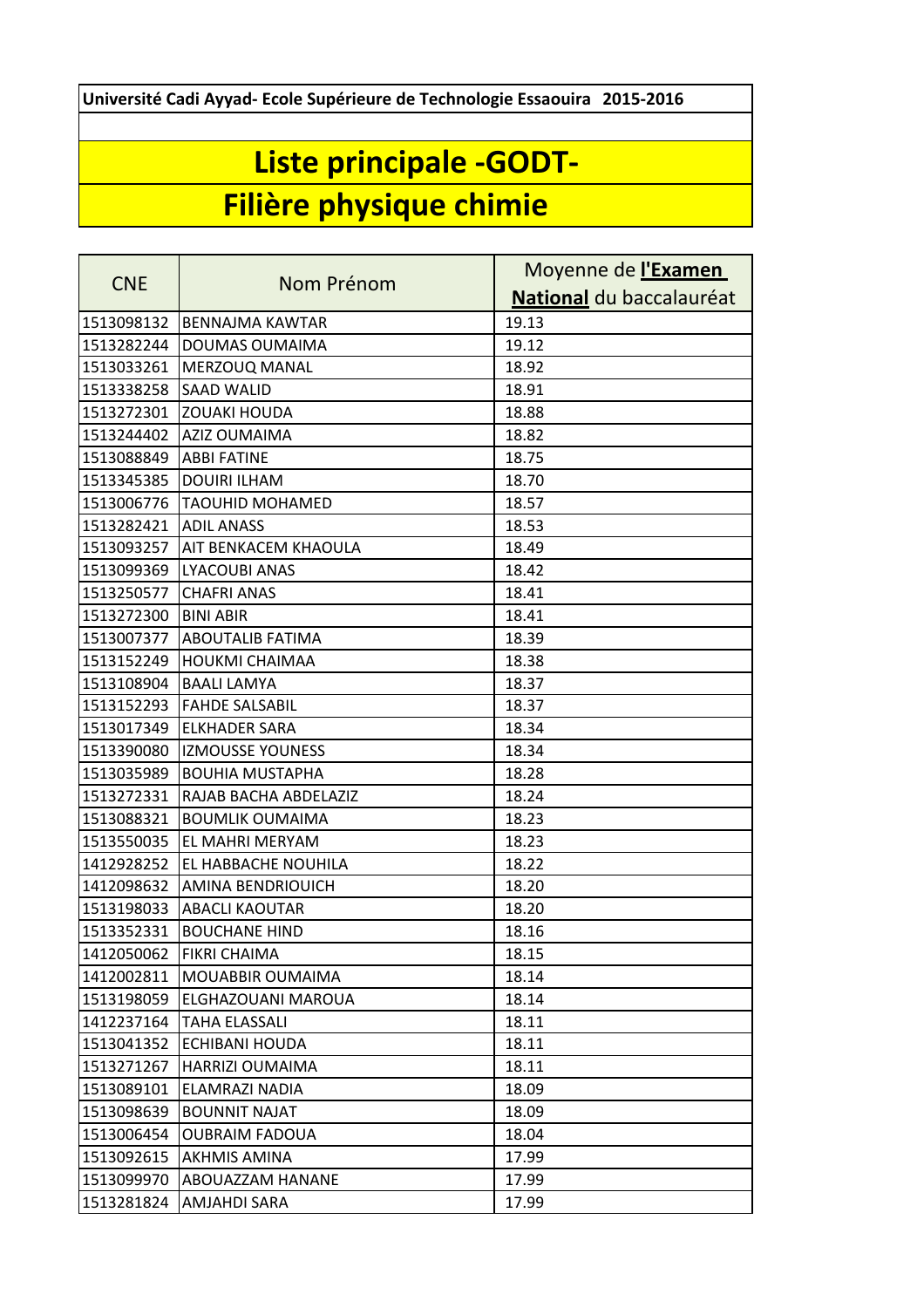|            | 1513111644 BELKAID ZINEB       | 17.98 |
|------------|--------------------------------|-------|
| 1513338861 | <b>THAILI MERYEM</b>           | 17.97 |
| 1513345394 | <b>SAJID LINA</b>              | 17.96 |
| 1412001817 | <b>BAIMYK ABDERRAHIM</b>       | 17.93 |
| 1513231546 | <b>SADIK YOUSRA</b>            | 17.93 |
| 1513281106 | MOUQUADDIM HOURIA              | 17.93 |
| 1513034757 | <b>OUALI ASMA</b>              | 17.92 |
| 1412075983 | <b>JIHAD EL BOUDALI</b>        | 17.90 |
| 1513028145 | <b>BAHMAD EZZAHRA</b>          | 17.90 |
| 1513318166 | <b>ACHOUBIR ASMAA</b>          | 17.90 |
| 1513272314 | MEKKAOUI WISSAL                | 17.86 |
| 1513544206 | <b>LAKHAL ASSIA</b>            | 17.86 |
| 1513001839 | EL HARRADI HAJAR               | 17.85 |
| 1513094768 | <b>AIT TALEB ASMA</b>          | 17.84 |
| 1513199515 | BENHAMMOU FATIMA EZZAHRA NOUHI | 17.83 |
| 1513615702 | <b>BENKYRAN MERYEM</b>         | 17.83 |
| 1513108900 | AIT TILAT SAHAR                | 17.82 |
| 1513533910 | <b>TARRE MAROUANE</b>          | 17.82 |
| 1513000622 | <b>BIRAMANE KHAOULA</b>        | 17.79 |
| 1513083165 | ABOUSSAID NOUHAILA             | 17.79 |
| 1513322062 | YASSINE IMANE                  | 17.78 |
| 1513345280 | <b>BENALLAL EL MEHDI</b>       | 17.78 |
| 1513091490 | <b>ZAKHA SARA</b>              | 17.77 |
| 1513024819 | <b>BENHYA ZAKARIA</b>          | 17.76 |
| 1513249616 | NOMEIR MOHAMED                 | 17.76 |
| 1513041938 | <b>SABER ZAKARIYAE</b>         | 17.75 |
| 1513104579 | MOULATI HIND                   | 17.75 |
| 1513322064 | YASSINE KAWTAR                 | 17.74 |
| 1513552021 | <b>BACHGUAR IMANE</b>          | 17.74 |
| 1513607489 | <b>OUAHSOUNE ALI</b>           | 17.74 |
| 1412085801 | OUMAIMA CHATT                  | 17.73 |
| 1412242058 | <b>NSAIS TARIQ</b>             | 17.73 |
| 1513020540 | AIT ITTO ALI HASSNA            | 17.72 |
| 1513374974 | EL BOUZIDI ASMAE               | 17.72 |
| 1513276570 | <b>FOUNOUNE DALILA</b>         | 17.71 |
| 1513281721 | AIT EL ARBI FOUAD              | 17.68 |
| 1513102146 | ALOUAN OUSSAMA                 | 17.65 |
| 1411006378 | BELHOUCHA ASMAA                | 17.64 |
| 1513099140 | EL BOUHALI ANASSE              | 17.64 |
| 1513245651 | AKOUDAD IKRAM                  | 17.64 |
| 1513068340 | <b>BELLAKHIAL HANAN</b>        | 17.63 |
| 1513050893 | EDDAOUDI SAMAH                 | 17.62 |
| 1412395738 | AHIKKI WAFAA                   | 17.61 |
| 1513018346 | <b>IDIHYA KAWTAR</b>           | 17.61 |
| 1513032792 | MEGHRAOUI KHADIJA              | 17.61 |
| 1513100659 | EL MOULOUA IKRAM               | 17.61 |
| 1513804144 | <b>BOUANANI BOUTAYNA</b>       | 17.61 |
| 1412065947 | <b>MERIAME LAMKAISSI</b>       | 17.60 |
| 1513084316 | <b>JOUID MOUAD</b>             | 17.59 |
| 1513098894 | GOUJDAMI NADA                  | 17.59 |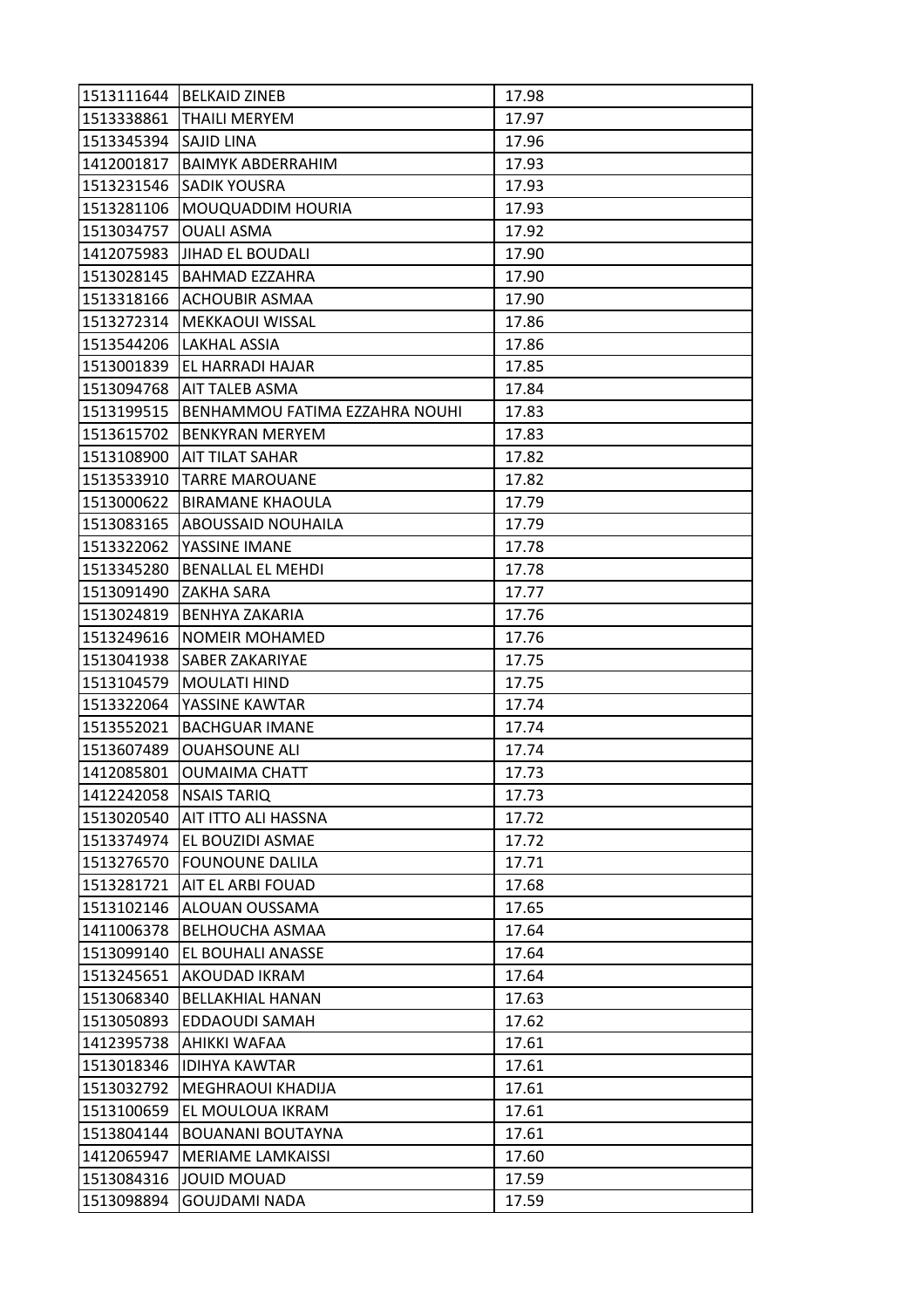| 1513245706 SIDKI SALMA |                           | 17.59 |
|------------------------|---------------------------|-------|
| 1513001817             | EDDAOUALLINE REDOUANE     | 17.58 |
| 1513621003             | <b>ZOUINE ZAKARIA</b>     | 17.58 |
| 1412324208             | <b>BAYED YASMINE</b>      | 17.57 |
| 1513350942             | <b>MOUSSAIF ZOUHAIR</b>   | 17.57 |
| 1513098751             | <b>OURAHAY IMENE</b>      | 17.55 |
| 1513152227             | <b>BENHESSOU ADENE</b>    | 17.55 |
| 1513080672             | <b>BENBADRYEF NORA</b>    | 17.54 |
| 1513099031             | EL KARNIGHI OUSSAMA       | 17.53 |
| 1513900213             | <b>IHOUME IMANE</b>       | 17.53 |
| 1513081077             | ELAMRANI FATIMA EZZAHRA   | 17.52 |
| 1513100804             | MOUAHHIDI KHAOULA         | 17.52 |
| 1513374237             | <b>ZIDI KHAOULA</b>       | 17.52 |
| 1512282580             | <b>NACHIT SOUKAINA</b>    | 17.50 |
| 1513100195             | RACHIK OUMAIMA            | 17.50 |
| 1513006341             | <b>AHRA ELMEHDI</b>       | 17.49 |
| 1513109826             | <b>CHAAOUD IMANE</b>      | 17.49 |
| 1513279297             | <b>SELLOUM CHAYMA</b>     | 17.49 |
| 1513281737             | <b>ZINE HAJAR</b>         | 17.49 |
| 1513543624             | <b>MOHIB KHADIJA</b>      | 17.49 |
| 1513090851 JABRI HAFSA |                           | 17.48 |
| 1513082254             | SOUABNI KHAOULA           | 17.47 |
| 1513007014             | <b>TALEB ILIAS</b>        | 17.46 |
| 1513238061             | <b>BOUCANNA SOUHAIL</b>   | 17.46 |
| 1412008012             | <b>MEROUANE JIHANE</b>    | 17.45 |
| 1513544682             | <b>ESSEMLALI OUSSAMA</b>  | 17.45 |
| 1513004784             | ALHYAN ABDESSAMAD         | 17.43 |
| 1513194055             | <b>MAJJOUT HAMZA</b>      | 17.43 |
| 1513006701             | <b>LAANAIT SAFA</b>       | 17.42 |
| 1513199510             | <b>MANSOURI MONA</b>      | 17.42 |
| 1513282052             | <b>TAOUSSI SARA</b>       | 17.42 |
| 1513087634             | ERRAOUDI OUMAIMA          | 17.41 |
| 1513009432             | DAABOUB AISSAM            | 17.40 |
| 1513081599             | <b>SALAM HAMZA</b>        | 17.40 |
| 1513231581             | AD SOULAYMANE             | 17.40 |
| 1513282298             | HAKIM RANIA               | 17.40 |
| 1513322954             | EL KIHEL HAMZA            | 17.38 |
| 1513112495             | <b>ELGHARI YOUSRA</b>     | 17.37 |
| 1513332769             | <b>MNINOU BALSAM</b>      | 17.37 |
| 1513343941             | <b>TAKTAK SABRINE</b>     | 17.37 |
| 1513381795             | SAIF SOHAILA              | 17.36 |
| 1513007369             | <b>OUZINE SARA</b>        | 17.34 |
| 1513249642             | AACHCHAK SANAA            | 17.33 |
| 1513031582             | EL MOUNTASIR FATIMA ZAHRA | 17.32 |
| 1412089283             | <b>AMIRA BRIZE</b>        | 17.30 |
| 1513022726             | <b>MOUHAGIR OUIAME</b>    | 17.30 |
| 1513376291             | <b>CHAKIB IBTISSAM</b>    | 17.30 |
| 1513777831             | AMZIANE OUMAIMA           | 17.30 |
| 1412396921             | SAIDANE WAFAE             | 17.29 |
| 1513535433             | RAHMOUNI OMAR             | 17.29 |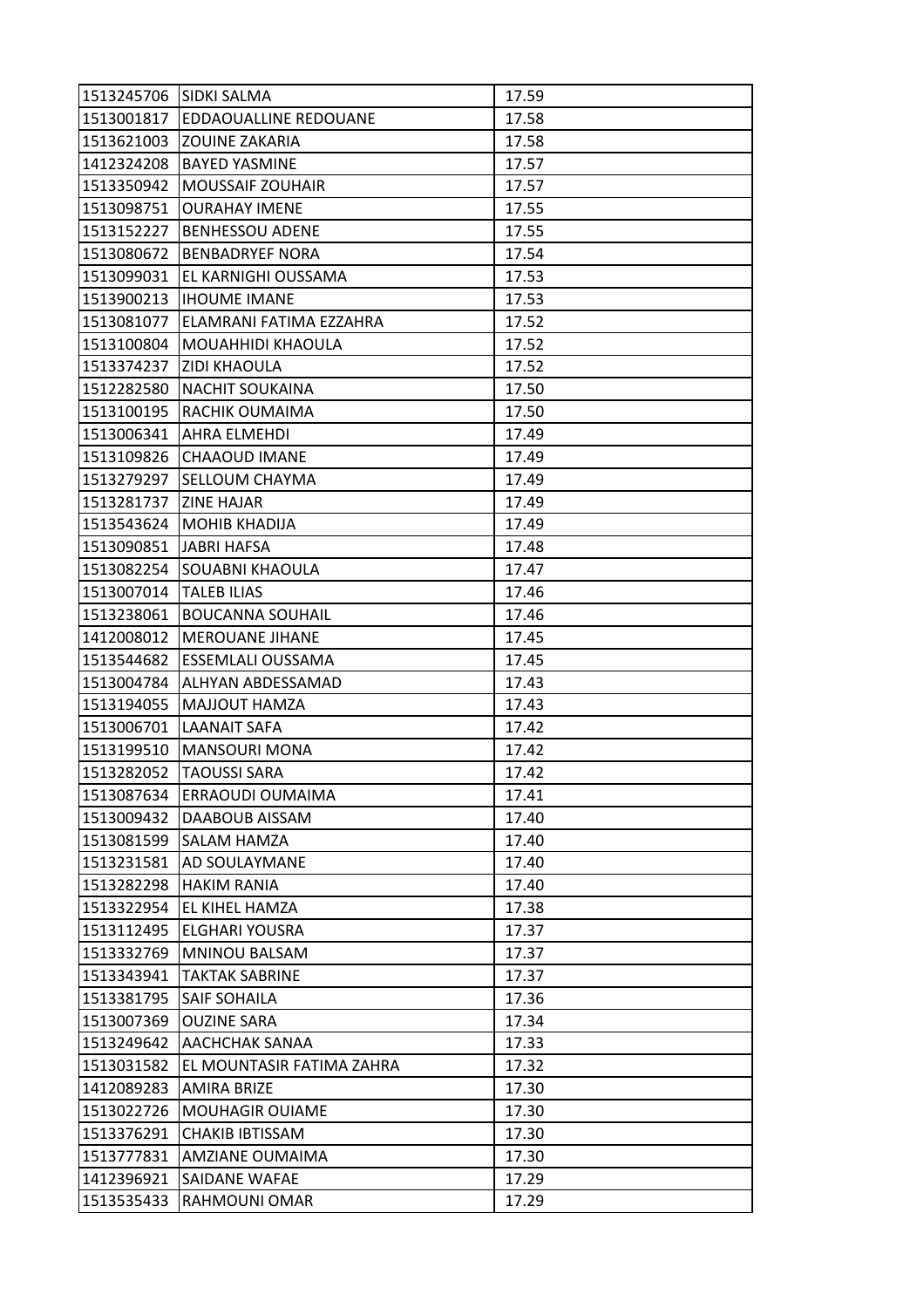|            | 1412036777 ALLOUD OUMEMA       | 17.27 |
|------------|--------------------------------|-------|
|            | 1513100426 AIT BOURRYAL HANANE | 17.27 |
| 1513345399 | <b>SHAILI OUMAIMA</b>          | 17.27 |
| 1513784255 | <b>HALLOU YASSER</b>           | 17.27 |
| 1513023946 | <b>AATAR MOHAMED</b>           | 17.25 |
| 1513027368 | <b>BOUJEBHA EL MEHDI</b>       | 17.25 |
| 1513033171 | <b>TABAGHT IMANE</b>           | 17.25 |
| 1513365281 | <b>ABIDAR ADIL</b>             | 17.25 |
| 1513956214 | <b>ALHYANE YASMINE</b>         | 17.25 |
| 1513083166 | <b>BELLAJI NOUHAILA</b>        | 17.24 |
| 1513012001 | <b>RIBAG FARAH</b>             | 17.23 |
| 1513231549 | <b>CHIBANI SANA</b>            | 17.22 |
| 1513940739 | <b>SAKAT MOURAD</b>            | 17.22 |
| 1513036941 | <b>BOUTZOUA MOHAMED</b>        | 17.21 |
| 1513099975 | <b>DRAIS NORA</b>              | 17.21 |
| 1513160546 | <b>AIT BLAL YOUNESS</b>        | 17.21 |
| 1513032621 | SAKHI FATIMA ZAHRA             | 17.20 |
| 1513086619 | <b>MRABTI CHAIMA</b>           | 17.20 |
| 1513100647 | SAFFAJ SARA                    | 17.20 |
| 1513280041 | <b>TAKHIM ABDELJALIL</b>       | 17.20 |
| 1513352404 | <b>SADIQUI AMINE</b>           | 17.20 |
| 1513024792 | AIT ALLAL WIJDANE              | 17.18 |
| 1412346032 | <b>KEMMOU NAILA</b>            | 17.17 |
| 1513023962 | <b>FATIHI RAYHANA</b>          | 17.17 |
| 1513055822 | EL GHAZOUANI ILHAM             | 17.17 |
| 1513109300 | AZIZI SI MOHAMED               | 17.17 |
| 1513229630 | EL OUAHLI NOURA                | 17.15 |
| 1513338262 | <b>TELHA HAMZA</b>             | 17.15 |
| 1513930366 | SAID OUASSOU                   | 17.15 |
| 1513005804 | ALAYOUD MOHAMED                | 17.14 |
| 1513704027 | <b>BOUZIYANE REDA</b>          | 17.14 |
| 1513100573 | EL KHALIFA KAOUTAR             | 17.13 |
| 1513011099 | <b>BEN DIF OUMAYMA</b>         | 17.12 |
| 1412028851 | <b>BALAOUAD HAJAR</b>          | 17.10 |
| 1513007835 | <b>OUTCOUMIT HAJAR</b>         | 17.10 |
| 1513900153 | <b>SADIK RANIYA</b>            | 17.10 |
| 1513068243 | AIT LAFQIH MOHAMED AMINE       | 17.09 |
| 1513098875 | <b>MAAROUF MOHAMED TAHA</b>    | 17.09 |
| 1513321911 | ZAHID CHAIMAE                  | 17.09 |
| 1513532248 | EL ABBASSI CHAYMAA             | 17.09 |
| 1515262623 | AYOUCH OUSSAMA                 | 17.09 |
| 1412013818 | EL MONTADIR OUISSAL            | 17.08 |
| 1513007036 | MOUSSAID OUMAIMA               | 17.08 |
| 1513100143 | <b>FARAZDAG MAJDOULINE</b>     | 17.08 |
| 1513149997 | <b>BOUHAMYD HAJAR</b>          | 17.08 |
| 1412098948 | EL HABIB BOUCHEMAMA            | 17.07 |
| 1513004523 | AAZZA SAMAH                    | 17.07 |
| 1513101336 | TIJANI MODAR OUMAYMA           | 17.07 |
| 1513160392 | <b>EZZAHID SALAH EDDINE</b>    | 17.07 |
| 1513160509 | EL JADID MOHAMED AMINE         | 17.07 |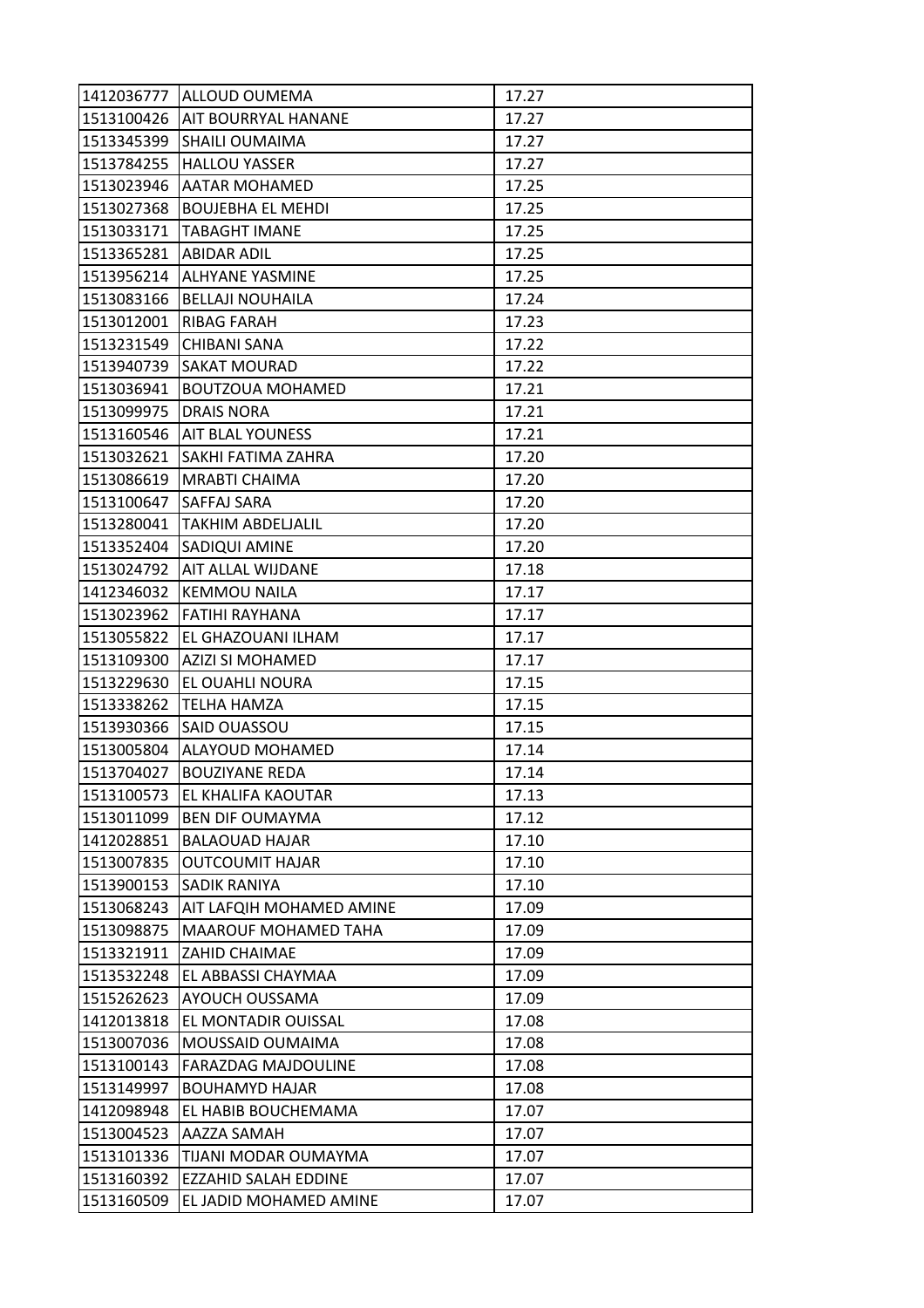| 1513245665 | <b>RAQI AYMANE</b>        | 17.07 |
|------------|---------------------------|-------|
| 1513006692 | <b>BOUKHRISSE MARYA</b>   | 17.05 |
| 1513006990 | ZEROUALI WISSAL           | 17.05 |
| 1513321775 | MOUMADAH MARWAN           | 17.05 |
| 1513332132 | JAHID SOUKAINA            | 17.05 |
| 1513339079 | <b>HILMI HAJAR</b>        | 17.05 |
| 1513368919 | <b>ELHOU MARIYAM</b>      | 17.05 |
| 1513032795 | EL MOUTAOUAKKIL CHAIMAE   | 17.04 |
| 1513034677 | <b>OUZBAIR ZOHRA</b>      | 17.04 |
| 1513088432 | ELGOUZ SAMIA              | 17.04 |
| 1513199513 | LEKBAB MOUNIA             | 17.04 |
| 1513380558 | <b>CHERGAOUI EL MEHDI</b> | 17.04 |
| 1513034023 | <b>CHAACHAI YOUSSEF</b>   | 17.03 |
| 1513781868 | <b>FADIL NADA</b>         | 17.03 |
| 1513023972 | <b>IMAM TAREK</b>         | 17.02 |
| 1513100198 | <b>TOURANI MERIEM</b>     | 17.02 |
| 1513536717 | <b>LAARAICH DALILA</b>    | 17.02 |
| 1513016303 | <b>LAZHARI OUALID</b>     | 17.01 |
| 1513607297 | <b>BAKKACHE ACHRAF</b>    | 17.01 |
| 1513684151 | EL GHARAS SALMA           | 17.01 |
| 1513777401 | EL MIDAOUI YOUSSRA        | 17.01 |
| 1513017272 | FIKRI ASMA                | 17.00 |
| 1513344188 | MORSANE ASMAA             | 17.00 |
| 1513354917 | <b>BENHAIMER ANASS</b>    | 17.00 |
| 1412098486 | ANAS ENNAQACH             | 16.99 |
| 1513871467 | <b>DKHISSI CHAYMAE</b>    | 16.99 |
| 1412070340 | ABDELKODOUS BOUHLAL       | 16.98 |
| 1513098635 | <b>MOUNIR RAJAE</b>       | 16.98 |
| 1513624864 | <b>HAIMOUD MERYEM</b>     | 16.98 |
| 1513100221 | <b>HAGCHI CHOUAIB</b>     | 16.97 |
| 1513100626 | <b>AIT WAKRIM MARYEM</b>  | 16.96 |
| 1513338935 | <b>RAS OMAR</b>           | 16.95 |
| 1513374235 | EL OUSFOUR SAFAA          | 16.95 |
| 1513380720 | <b>MAMRI IMANE</b>        | 16.95 |
| 1513007873 | <b>BELAID MERIEM</b>      | 16.93 |
| 1513164445 | <b>SAMY MERIEM</b>        | 16.93 |
| 1513288294 | FAROUQ FATIMA EZZAHRA     | 16.93 |
| 1513380348 | <b>NOUIBI CHAIMAA</b>     | 16.93 |
| 1513551658 | <b>OUNANI ILHAM</b>       | 16.93 |
| 1412276994 | AZKOUR FATIMA-EZZAHRA     | 16.91 |
| 1513080614 | RHENIMI KHAOULA           | 16.91 |
| 1513100442 | <b>QUIOUCH IBTISSAM</b>   | 16.91 |
| 1513231845 | HAMDANI BOUTAINA          | 16.91 |
| 1513282314 | <b>QOZAIBRE MOUAD</b>     | 16.91 |
| 1513549617 | <b>SBITI LOUBNA</b>       | 16.91 |
| 1513032650 | <b>HAMOUCH NADIA</b>      | 16.90 |
| 1513032677 | ELFACHTALI MARYAM         | 16.90 |
| 1513099979 | EL KANSOULI OUMAIMA       | 16.90 |
| 1513160413 | <b>MACHACH MERYEM</b>     | 16.90 |
| 1513332747 | ESSABKI FATIMA EZZAHRA    | 16.90 |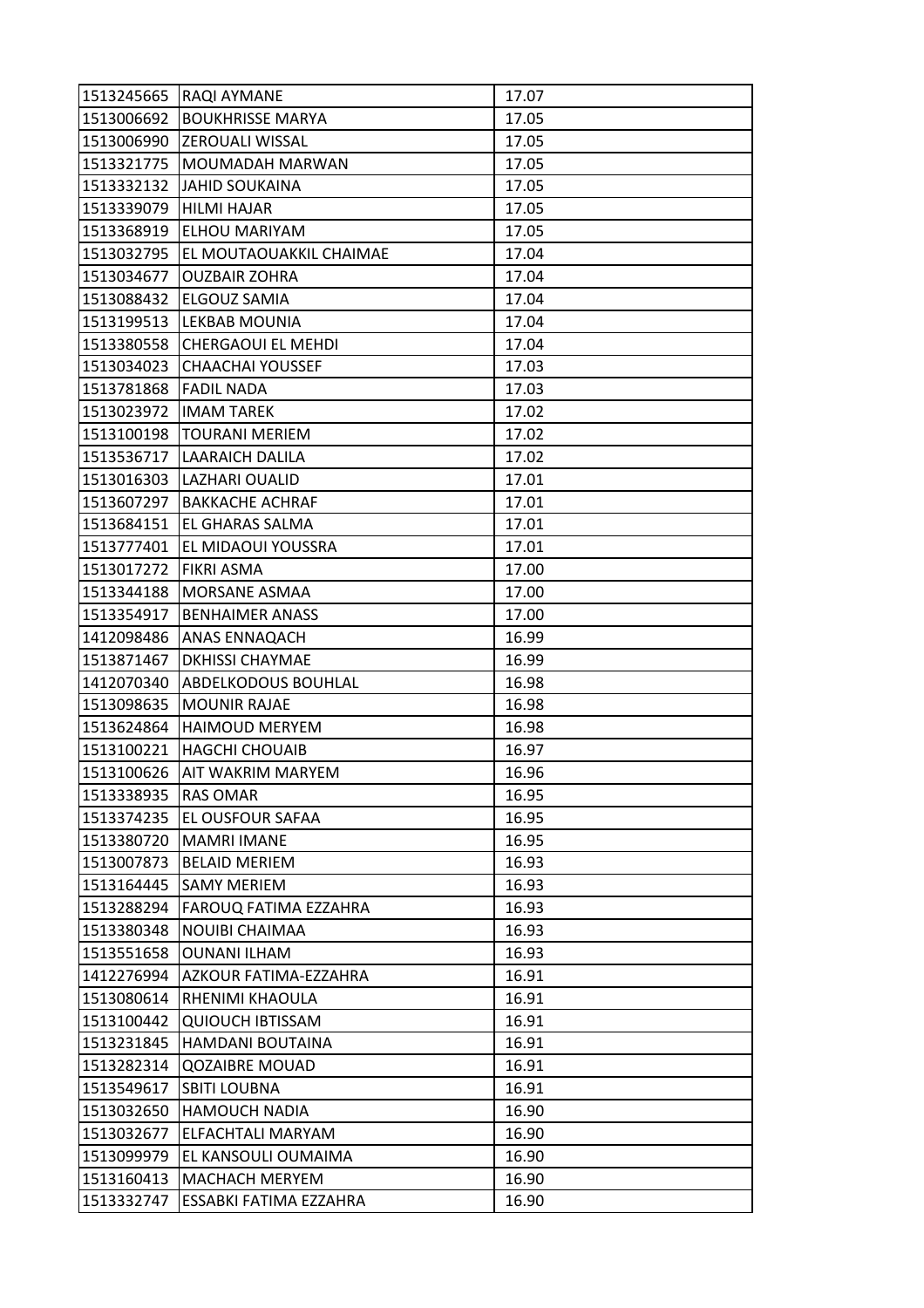|                            | 16.90                                                                                                                                                                                                                                                                                                                                                                                                                                                                                                                                                                                                                                                                                                                                                                                                                                                                                                                                                                                                                                                                                                                                                                                                                                    |
|----------------------------|------------------------------------------------------------------------------------------------------------------------------------------------------------------------------------------------------------------------------------------------------------------------------------------------------------------------------------------------------------------------------------------------------------------------------------------------------------------------------------------------------------------------------------------------------------------------------------------------------------------------------------------------------------------------------------------------------------------------------------------------------------------------------------------------------------------------------------------------------------------------------------------------------------------------------------------------------------------------------------------------------------------------------------------------------------------------------------------------------------------------------------------------------------------------------------------------------------------------------------------|
|                            | 16.89                                                                                                                                                                                                                                                                                                                                                                                                                                                                                                                                                                                                                                                                                                                                                                                                                                                                                                                                                                                                                                                                                                                                                                                                                                    |
|                            | 16.89                                                                                                                                                                                                                                                                                                                                                                                                                                                                                                                                                                                                                                                                                                                                                                                                                                                                                                                                                                                                                                                                                                                                                                                                                                    |
|                            | 16.88                                                                                                                                                                                                                                                                                                                                                                                                                                                                                                                                                                                                                                                                                                                                                                                                                                                                                                                                                                                                                                                                                                                                                                                                                                    |
|                            | 16.88                                                                                                                                                                                                                                                                                                                                                                                                                                                                                                                                                                                                                                                                                                                                                                                                                                                                                                                                                                                                                                                                                                                                                                                                                                    |
|                            | 16.88                                                                                                                                                                                                                                                                                                                                                                                                                                                                                                                                                                                                                                                                                                                                                                                                                                                                                                                                                                                                                                                                                                                                                                                                                                    |
|                            | 16.86                                                                                                                                                                                                                                                                                                                                                                                                                                                                                                                                                                                                                                                                                                                                                                                                                                                                                                                                                                                                                                                                                                                                                                                                                                    |
|                            | 16.86                                                                                                                                                                                                                                                                                                                                                                                                                                                                                                                                                                                                                                                                                                                                                                                                                                                                                                                                                                                                                                                                                                                                                                                                                                    |
|                            | 16.86                                                                                                                                                                                                                                                                                                                                                                                                                                                                                                                                                                                                                                                                                                                                                                                                                                                                                                                                                                                                                                                                                                                                                                                                                                    |
|                            | 16.86                                                                                                                                                                                                                                                                                                                                                                                                                                                                                                                                                                                                                                                                                                                                                                                                                                                                                                                                                                                                                                                                                                                                                                                                                                    |
|                            | 16.86                                                                                                                                                                                                                                                                                                                                                                                                                                                                                                                                                                                                                                                                                                                                                                                                                                                                                                                                                                                                                                                                                                                                                                                                                                    |
|                            | 16.84                                                                                                                                                                                                                                                                                                                                                                                                                                                                                                                                                                                                                                                                                                                                                                                                                                                                                                                                                                                                                                                                                                                                                                                                                                    |
|                            | 16.84                                                                                                                                                                                                                                                                                                                                                                                                                                                                                                                                                                                                                                                                                                                                                                                                                                                                                                                                                                                                                                                                                                                                                                                                                                    |
|                            | 16.84                                                                                                                                                                                                                                                                                                                                                                                                                                                                                                                                                                                                                                                                                                                                                                                                                                                                                                                                                                                                                                                                                                                                                                                                                                    |
|                            | 16.84                                                                                                                                                                                                                                                                                                                                                                                                                                                                                                                                                                                                                                                                                                                                                                                                                                                                                                                                                                                                                                                                                                                                                                                                                                    |
|                            | 16.83                                                                                                                                                                                                                                                                                                                                                                                                                                                                                                                                                                                                                                                                                                                                                                                                                                                                                                                                                                                                                                                                                                                                                                                                                                    |
|                            | 16.83                                                                                                                                                                                                                                                                                                                                                                                                                                                                                                                                                                                                                                                                                                                                                                                                                                                                                                                                                                                                                                                                                                                                                                                                                                    |
|                            | 16.83                                                                                                                                                                                                                                                                                                                                                                                                                                                                                                                                                                                                                                                                                                                                                                                                                                                                                                                                                                                                                                                                                                                                                                                                                                    |
|                            | 16.83                                                                                                                                                                                                                                                                                                                                                                                                                                                                                                                                                                                                                                                                                                                                                                                                                                                                                                                                                                                                                                                                                                                                                                                                                                    |
|                            | 16.83                                                                                                                                                                                                                                                                                                                                                                                                                                                                                                                                                                                                                                                                                                                                                                                                                                                                                                                                                                                                                                                                                                                                                                                                                                    |
|                            | 16.83                                                                                                                                                                                                                                                                                                                                                                                                                                                                                                                                                                                                                                                                                                                                                                                                                                                                                                                                                                                                                                                                                                                                                                                                                                    |
|                            | 16.82                                                                                                                                                                                                                                                                                                                                                                                                                                                                                                                                                                                                                                                                                                                                                                                                                                                                                                                                                                                                                                                                                                                                                                                                                                    |
|                            | 16.80                                                                                                                                                                                                                                                                                                                                                                                                                                                                                                                                                                                                                                                                                                                                                                                                                                                                                                                                                                                                                                                                                                                                                                                                                                    |
|                            | 16.80                                                                                                                                                                                                                                                                                                                                                                                                                                                                                                                                                                                                                                                                                                                                                                                                                                                                                                                                                                                                                                                                                                                                                                                                                                    |
|                            | 16.80                                                                                                                                                                                                                                                                                                                                                                                                                                                                                                                                                                                                                                                                                                                                                                                                                                                                                                                                                                                                                                                                                                                                                                                                                                    |
|                            | 16.80                                                                                                                                                                                                                                                                                                                                                                                                                                                                                                                                                                                                                                                                                                                                                                                                                                                                                                                                                                                                                                                                                                                                                                                                                                    |
|                            | 16.80                                                                                                                                                                                                                                                                                                                                                                                                                                                                                                                                                                                                                                                                                                                                                                                                                                                                                                                                                                                                                                                                                                                                                                                                                                    |
|                            | 16.79                                                                                                                                                                                                                                                                                                                                                                                                                                                                                                                                                                                                                                                                                                                                                                                                                                                                                                                                                                                                                                                                                                                                                                                                                                    |
|                            | 16.79                                                                                                                                                                                                                                                                                                                                                                                                                                                                                                                                                                                                                                                                                                                                                                                                                                                                                                                                                                                                                                                                                                                                                                                                                                    |
|                            | 16.79                                                                                                                                                                                                                                                                                                                                                                                                                                                                                                                                                                                                                                                                                                                                                                                                                                                                                                                                                                                                                                                                                                                                                                                                                                    |
|                            | 16.79                                                                                                                                                                                                                                                                                                                                                                                                                                                                                                                                                                                                                                                                                                                                                                                                                                                                                                                                                                                                                                                                                                                                                                                                                                    |
|                            | 16.79                                                                                                                                                                                                                                                                                                                                                                                                                                                                                                                                                                                                                                                                                                                                                                                                                                                                                                                                                                                                                                                                                                                                                                                                                                    |
|                            | 16.78                                                                                                                                                                                                                                                                                                                                                                                                                                                                                                                                                                                                                                                                                                                                                                                                                                                                                                                                                                                                                                                                                                                                                                                                                                    |
|                            | 16.78                                                                                                                                                                                                                                                                                                                                                                                                                                                                                                                                                                                                                                                                                                                                                                                                                                                                                                                                                                                                                                                                                                                                                                                                                                    |
|                            | 16.78                                                                                                                                                                                                                                                                                                                                                                                                                                                                                                                                                                                                                                                                                                                                                                                                                                                                                                                                                                                                                                                                                                                                                                                                                                    |
|                            | 16.77                                                                                                                                                                                                                                                                                                                                                                                                                                                                                                                                                                                                                                                                                                                                                                                                                                                                                                                                                                                                                                                                                                                                                                                                                                    |
|                            | 16.77                                                                                                                                                                                                                                                                                                                                                                                                                                                                                                                                                                                                                                                                                                                                                                                                                                                                                                                                                                                                                                                                                                                                                                                                                                    |
|                            | 16.77                                                                                                                                                                                                                                                                                                                                                                                                                                                                                                                                                                                                                                                                                                                                                                                                                                                                                                                                                                                                                                                                                                                                                                                                                                    |
|                            | 16.76                                                                                                                                                                                                                                                                                                                                                                                                                                                                                                                                                                                                                                                                                                                                                                                                                                                                                                                                                                                                                                                                                                                                                                                                                                    |
|                            | 16.76                                                                                                                                                                                                                                                                                                                                                                                                                                                                                                                                                                                                                                                                                                                                                                                                                                                                                                                                                                                                                                                                                                                                                                                                                                    |
|                            | 16.76                                                                                                                                                                                                                                                                                                                                                                                                                                                                                                                                                                                                                                                                                                                                                                                                                                                                                                                                                                                                                                                                                                                                                                                                                                    |
|                            | 16.76                                                                                                                                                                                                                                                                                                                                                                                                                                                                                                                                                                                                                                                                                                                                                                                                                                                                                                                                                                                                                                                                                                                                                                                                                                    |
|                            | 16.75                                                                                                                                                                                                                                                                                                                                                                                                                                                                                                                                                                                                                                                                                                                                                                                                                                                                                                                                                                                                                                                                                                                                                                                                                                    |
|                            | 16.75                                                                                                                                                                                                                                                                                                                                                                                                                                                                                                                                                                                                                                                                                                                                                                                                                                                                                                                                                                                                                                                                                                                                                                                                                                    |
|                            | 16.74                                                                                                                                                                                                                                                                                                                                                                                                                                                                                                                                                                                                                                                                                                                                                                                                                                                                                                                                                                                                                                                                                                                                                                                                                                    |
|                            | 16.74                                                                                                                                                                                                                                                                                                                                                                                                                                                                                                                                                                                                                                                                                                                                                                                                                                                                                                                                                                                                                                                                                                                                                                                                                                    |
|                            | 16.74                                                                                                                                                                                                                                                                                                                                                                                                                                                                                                                                                                                                                                                                                                                                                                                                                                                                                                                                                                                                                                                                                                                                                                                                                                    |
|                            | 16.74                                                                                                                                                                                                                                                                                                                                                                                                                                                                                                                                                                                                                                                                                                                                                                                                                                                                                                                                                                                                                                                                                                                                                                                                                                    |
|                            | 16.74                                                                                                                                                                                                                                                                                                                                                                                                                                                                                                                                                                                                                                                                                                                                                                                                                                                                                                                                                                                                                                                                                                                                                                                                                                    |
| <b>ABDELHAKIM ELHAOUDY</b> | 16.72                                                                                                                                                                                                                                                                                                                                                                                                                                                                                                                                                                                                                                                                                                                                                                                                                                                                                                                                                                                                                                                                                                                                                                                                                                    |
|                            | <b>IZMAR NOUREDDINE</b><br><b>BENCHLIH RACHIDA</b><br><b>OUHACHET MERYEM</b><br><b>AGOUGIL AYOUB</b><br><b>SARTI NABILA</b><br>HASNAE ZAHIM<br><b>BOUHOU ICHRAKE</b><br>LHSAINI HAMZA<br><b>GOUZZALI FIRDAOUS</b><br>YAKOUBI SOUSSANE MOHAMED<br><b>SADIK AICHA</b><br>FATIMA-EZZAHRAA NAHKAME<br><b>TELOUATI NADIA</b><br>REGRAGUI OUMAIMA<br><b>HARIMECH ZAKARIA</b><br>REDA CHANTAOUI<br><b>HABBAD MOHAMED</b><br><b>MOUNIR ILHAM</b><br><b>ABOUTARIK OMAR</b><br>KHALLOUQ HAMZA<br><b>EL KOUNDI RACHA</b><br><b>HASNI YOUSSEF</b><br><b>BEN HADDOU MARYAM</b><br>LACHHAB SIHAM<br>KHAMMOUS DOUAE<br><b>BENSERHIR LOUBNA</b><br><b>GUENNOUN ZAKARIA</b><br><b>KHABOUZ IMANE</b><br>BERREZZOUK FATIMA EZZAHRA<br><b>KHADIRI ANASS</b><br><b>BENCHEKROUN KENZA</b><br><b>MABCHOUR RADWANE</b><br><b>MOUBARIK ISMAIL</b><br><b>MIGATI MOUNIA</b><br><b>JAIDI SAFAA</b><br><b>KAROUANE HAMZA</b><br>MAHMOUD FATIMA EZZAHRA<br><b>SADIKI SANA</b><br><b>MRICH YASSINE</b><br>ELKADAOUI SOUKAINA<br><b>BOUCHTI YOUSSRA</b><br><b>BOUABID OUSSAMA</b><br><b>MRIKIM OUMAIMA</b><br>LAAFOUNI NOUHAILA<br><b>BOUAOUDA AMINE</b><br><b>BOURIAL ABDERRAHIM</b><br><b>ELAFIFI MERYEM</b><br><b>ERRAKI MOHAMED</b><br>JAMAL EDDINE EL IDRISSI IMANE |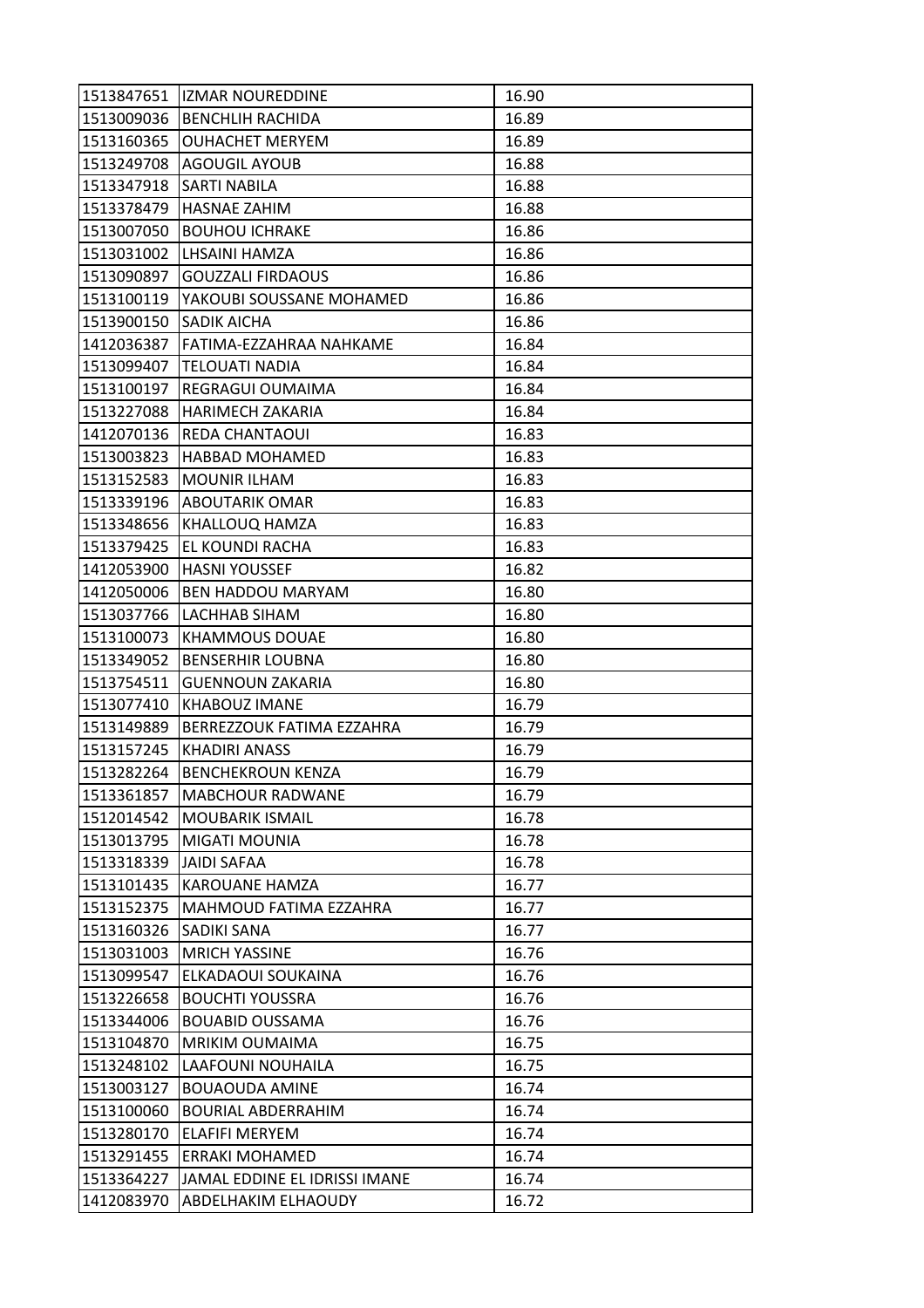|            | 1513003056 ABOURI ASMA       | 16.72 |
|------------|------------------------------|-------|
| 1513288066 | <b>AQIL CHAIMAA</b>          | 16.71 |
| 1513349916 | <b>BOUADDI AYMANE</b>        | 16.71 |
| 1513381801 | <b>BENMOUSSA HAJAR</b>       | 16.71 |
| 1513111645 | <b>TAOUFIQ BTIHAJ</b>        | 16.70 |
| 1513372062 | <b>IDDAR WIDAD</b>           | 16.70 |
| 1513068311 | EL HIRI KHALID               | 16.67 |
| 1513369611 | KHAZZAR HIND                 | 16.66 |
| 1412036616 | <b>OUMAïMA GOUMIRI</b>       | 16.65 |
| 1412092911 | ABDELMAJID COUROU            | 16.65 |
| 1513081039 | AFAKKIR LAILA                | 16.65 |
| 1513160363 | HAKKI FATIMA                 | 16.65 |
| 1513010320 | BAHANI NAIMA                 | 16.64 |
| 1513077509 | <b>BAKRI NOUAAMA</b>         | 16.64 |
| 1513160467 | MOUADEN ZAKARIA              | 16.64 |
| 1513290873 | LAGUMAIRI DOUNIA             | 16.64 |
| 1513331348 | <b>FARHAT GHITA</b>          | 16.64 |
| 1513932038 | EL ABASSI ABDELHAFID         | 16.64 |
| 1412253206 | SALMA ELHANANI               | 16.63 |
| 1513014240 | AHERHAOU HASNA               | 16.63 |
| 1513088949 | <b>QASSIFI MAROUANE</b>      | 16.63 |
| 1513280613 | NAJOUA BAHBA                 | 16.63 |
| 1513329435 | EL MOUJOUD HANANE            | 16.63 |
| 1513549233 | <b>BELAKBIR FAHD</b>         | 16.63 |
| 1513686511 | <b>MOUNIR SARA</b>           | 16.63 |
| 1512377350 | AIT ALI EL MEHDI             | 16.62 |
| 1513007379 | <b>BERDOUZI FATIMA ZAHRA</b> | 16.62 |
| 1513027246 | <b>ESSABIRI ZAKARIA</b>      | 16.62 |
| 1513154148 | ELMANSSOURI MANAL            | 16.62 |
| 1513173927 | RABBAS MAROUA                | 16.62 |
| 1513231574 | AIROUD MANAL                 | 16.62 |
| 1513243592 | <b>GRIF ABDELALI</b>         | 16.62 |
| 1513152191 | <b>BERROUG SARA</b>          | 16.61 |
| 1513551565 | <b>ATAOUI NIZAR</b>          | 16.61 |
| 1513050897 | AIT ASSILA NOUR ALIMANE      | 16.60 |
| 1513276027 | <b>SAAD SIHAM</b>            | 16.60 |
| 1513007874 | <b>FARKOUCH NADIA</b>        | 16.59 |
| 1513522309 | <b>BOUJIDA AMINE</b>         | 16.59 |
| 1513552266 | <b>BRECH MOHAMED</b>         | 16.59 |
| 1411074479 | MOHAMED-ANASS KHADIRI        | 16.58 |
| 1513024163 | <b>BOUMDIANE ZAHRA</b>       | 16.58 |
| 1513376048 | <b>BADI MOHAMED</b>          | 16.58 |
| 1515126370 | ATYAOUT OUSSAMA              | 16.58 |
| 1512520611 | TCHICH KHOULOUD              | 16.57 |
| 1512023695 | AOUARI ASMA                  | 16.55 |
| 1513225403 | FATHI IBTISSAM               | 16.55 |
| 1513288466 | ELKHAL FATIMA                | 16.55 |
| 1513380056 | KARIMI CHAIMAA               | 16.55 |
| 1512722761 | AKKAR ABDELMOUGHIT           | 16.54 |
| 1513282381 | ELAMRI MOHAMMED AMINE        | 16.54 |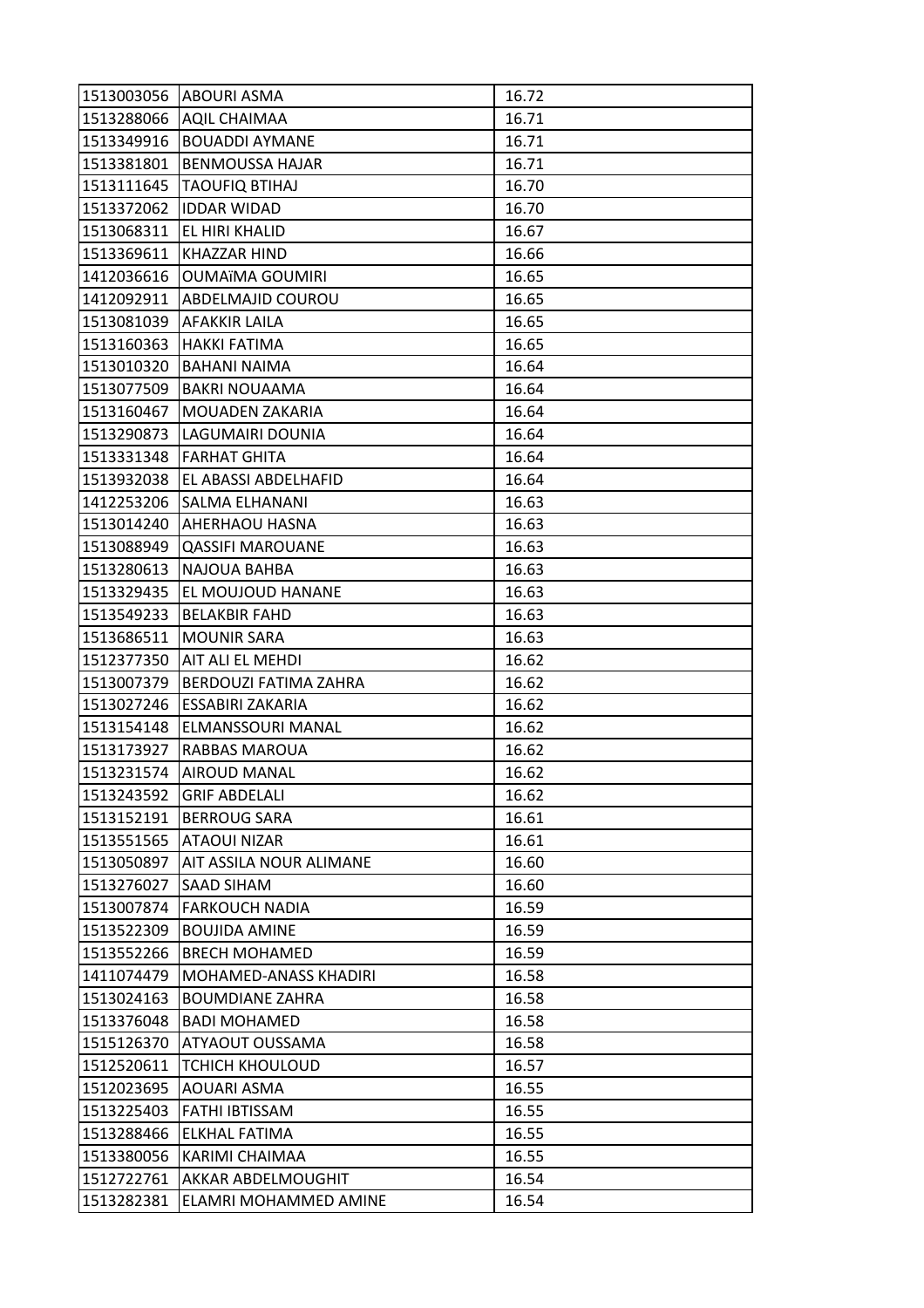|            | 1513013910 ABOUELKACEM HANANE | 16.53 |
|------------|-------------------------------|-------|
|            | 1513099402   MOBTAHIJ IMANE   | 16.53 |
| 1513111607 | SABER FATIMA EZZAHRA          | 16.52 |
| 1513154227 | EL AAMRANI SANAA              | 16.52 |
| 1513008506 | <b>MOUHIB HAYATE</b>          | 16.51 |
| 1513149738 | <b>CHOUKRI RIM</b>            | 16.51 |
|            | 1513281072 AMZIL IHSSANE      | 16.51 |
| 1412098424 | <b>IMANE BENFDIL</b>          | 16.50 |
| 1513017359 | <b>MAMAS ABDERRAHMAN</b>      | 16.50 |
| 1513227846 | <b>ES SALMANI ZAKARIA</b>     | 16.50 |
| 1513248215 | <b>NAIR AYOUB</b>             | 16.50 |
| 1513951074 | LYATIM FATIMA ZAHRAE          | 16.50 |
| 1513100033 | MOUKDI CHAIMA                 | 16.49 |
| 1513236223 | <b>SAFFOURY KHALID</b>        | 16.49 |
| 1513276590 | RABII HAMZA                   | 16.49 |
| 1513292459 | OUELD LAABOURA FATIMA ZAHRA   | 16.48 |
| 1513020452 | AIT AISSA ISMAIL              | 16.47 |
| 1513098137 | MOATACIM MOUNA                | 16.47 |
| 1513102019 | <b>BAHALLA TAOUFIQ</b>        | 16.47 |
| 1513355744 | ELKAOUN OUMAIMA               | 16.47 |
| 1513100825 | <b>CHERRADI LOUBNA</b>        | 16.46 |
| 1513099345 | REHHALI OUMAIMA               | 16.45 |
| 1513356971 | <b>CHARIF OUIJDANE</b>        | 16.45 |
| 1513279209 | <b>MZAHI IMANE</b>            | 16.43 |
| 1513016313 | EL FARAH MALIKA               | 16.42 |
| 1513037796 | <b>BOUHOUILI IMANE</b>        | 16.42 |
| 1513074525 | <b>KOUDIDRI ZOUHAIR</b>       | 16.42 |
| 1513241500 | FAHIM FATIMA EZZAHRA          | 16.42 |
| 1513350637 | <b>NAKHLA EL MEHDI</b>        | 16.42 |
| 1513606251 | MOHAMED MANSOUR AWAD ISSLAM   | 16.42 |
| 1513038269 | <b>BIZLAFINE EL HOUCINE</b>   | 16.41 |
| 1513271217 | <b>HALLOUM NOUHA</b>          | 16.41 |
| 1513351886 | <b>ELHMIMCH CHAIMAE</b>       | 16.41 |
| 1513862892 | <b>TOUIL IDRISS</b>           | 16.41 |
| 1412099600 | <b>ALIL RIDA</b>              | 16.40 |
| 1513012866 | EL KHALFAOUI YOUSSEF          | 16.40 |
| 1513226626 | <b>MOUMEN ADNANE</b>          | 16.40 |
| 1513243753 | <b>BOUHLAL KHALID</b>         | 16.40 |
| 1513245886 | <b>HOUMID AIMAN</b>           | 16.40 |
| 1513345401 | <b>CHERGUI CHAIMAA</b>        | 16.40 |
| 1513357315 | EL KORACHI ZAKARIA            | 16.40 |
| 1513386215 | <b>AJABBOUNE FATIMA</b>       | 16.40 |
| 1513100106 | HILALI MRABTI OUSSAMA         | 16.39 |
| 1513227621 | CHAMCHI AHLAM                 | 16.39 |
| 1513008497 | ELBAKASI OUMAIMA              | 16.38 |
| 1513037363 | <b>OUMANSOUR OMAR</b>         | 16.38 |
| 1513111917 | <b>KABBASSI MOHAMED</b>       | 16.38 |
| 1513186084 | AJERTIL ABDERRAZZAK           | 16.38 |
| 1513232711 | <b>HAJJOUBI LATIFA</b>        | 16.38 |
| 1513243273 | <b>KEZAZ MERYEM</b>           | 16.38 |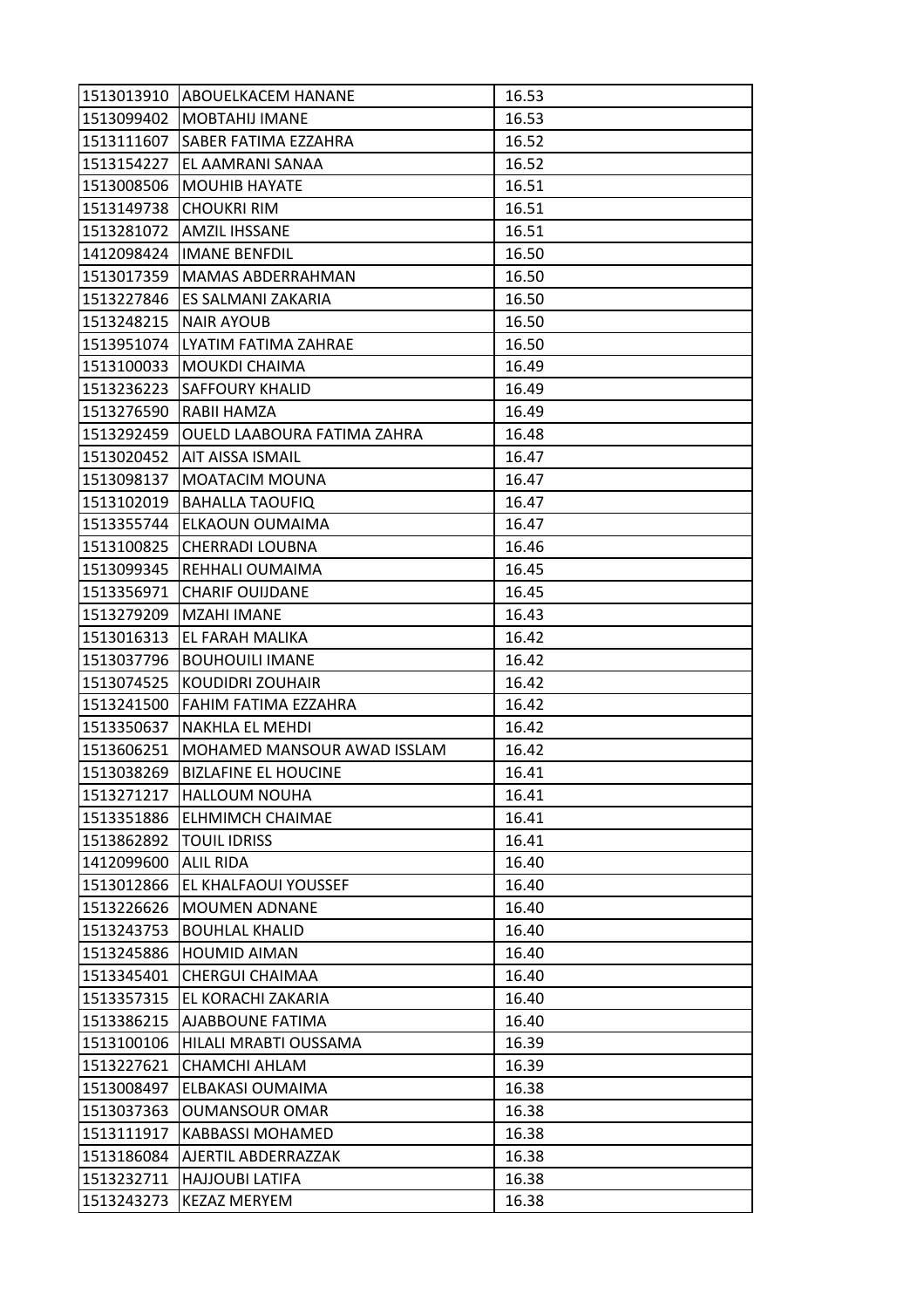| 1515569157 | <b>BOUAOUDA FATIMA</b>        | 16.38 |
|------------|-------------------------------|-------|
| 1513041484 | <b>OUALOUCH OUMAIMA</b>       | 16.37 |
| 1513048827 | <b>EDKHIL BADER</b>           | 16.37 |
| 1513068567 | ANNOUR FATIMA EZZAHRA         | 16.37 |
| 1513111690 | ABSSANE FATIMA EZZAHRA        | 16.37 |
| 1513004313 | LACHHAB EL MEHDI              | 16.36 |
| 1513041504 | <b>DIAB KHALID</b>            | 16.36 |
| 1412054019 | <b>TAMIM IMANE</b>            | 16.35 |
| 1412074252 | <b>ISMAIL LABAALI</b>         | 16.35 |
| 1513006691 | <b>BENTAHAR MARYA</b>         | 16.35 |
| 1513245896 | ETTABIY CHARIFA ROKAYA        | 16.35 |
| 1513353553 | LAMI FATIMA ZAHRA             | 16.35 |
| 1412073074 | <b>FAIROUZ LAARYECH</b>       | 16.34 |
| 1412324974 | <b>FOUGANNI WIAM HOUDA</b>    | 16.34 |
| 1513077297 | SAHIBI SALMA                  | 16.34 |
| 1513100063 | EL HOUBAIB ZAINAB             | 16.34 |
| 1513272407 | ELHARGHA RIDA                 | 16.34 |
| 1513338722 | <b>MAKRAT OUMAIMA</b>         | 16.34 |
| 1513374229 | <b>MANCHAR AFRAA</b>          | 16.34 |
| 1513550486 | <b>MEJRHIRROU RIHAB</b>       | 16.34 |
| 1513091608 | LOTFOALLAH HIBA               | 16.33 |
| 1513249761 | <b>CHAOUF HOUDA</b>           | 16.33 |
| 1513006481 | <b>OUAABLI ABDELHAKIM</b>     | 16.32 |
| 1513007086 | <b>KENNY KHAOULA</b>          | 16.32 |
| 1513025333 | LAABID MOHAMMED               | 16.32 |
| 1513272224 | JADI MOHAMED                  | 16.32 |
| 1412024927 | <b>BARIK EL MAHDI</b>         | 16.30 |
| 1512320130 | <b>NAGIB YAHIA</b>            | 16.30 |
| 1513028572 | <b>BAZZI FATIMA</b>           | 16.30 |
| 1513248165 | <b>AZAROU LATIFA</b>          | 16.30 |
| 1513323421 | <b>BELHAFIANE WIJDANE</b>     | 16.30 |
| 1513351890 | <b>HACHLAF HAMZA</b>          | 16.30 |
| 1513234735 | <b>ANBARA AYOUB</b>           | 16.29 |
| 1513369623 | AIT ALLA OUSSAMA              | 16.29 |
| 1412098350 | <b>SALMA AQARI</b>            | 16.28 |
| 1412281300 | <b>HOURRI YOUSSEF</b>         | 16.28 |
| 1513066749 | ELAISSAOUI SOUAD              | 16.28 |
| 1513242677 | <b>KHALIL IMANE</b>           | 16.28 |
| 1513012095 | <b>OUASSISSOU FAYZA</b>       | 16.27 |
| 1513088320 | <b>HOURRI KHAOULA</b>         | 16.27 |
| 1513701917 | <b>AFILAL FATIMA</b>          | 16.27 |
| 1513942414 | LOUTFI YOUNES AMINE           | 16.27 |
| 1412000143 | <b>BOUTBHIRT FATIMA ZAHRA</b> | 16.26 |
| 1412031469 | KICH MOUNA                    | 16.26 |
| 1513006677 | <b>IMOUSSA SOULAIMANE</b>     | 16.26 |
| 1513017282 | BAKKA ABDESSAMAD              | 16.26 |
| 1513021955 | AIT OMAR MOHAMED              | 16.26 |
| 1513940039 | ABBA AALI                     | 16.26 |
| 1412029351 | ABOUZAKRI HANAA               | 16.25 |
| 1513004552 | MERBAH MOHAMED                | 16.25 |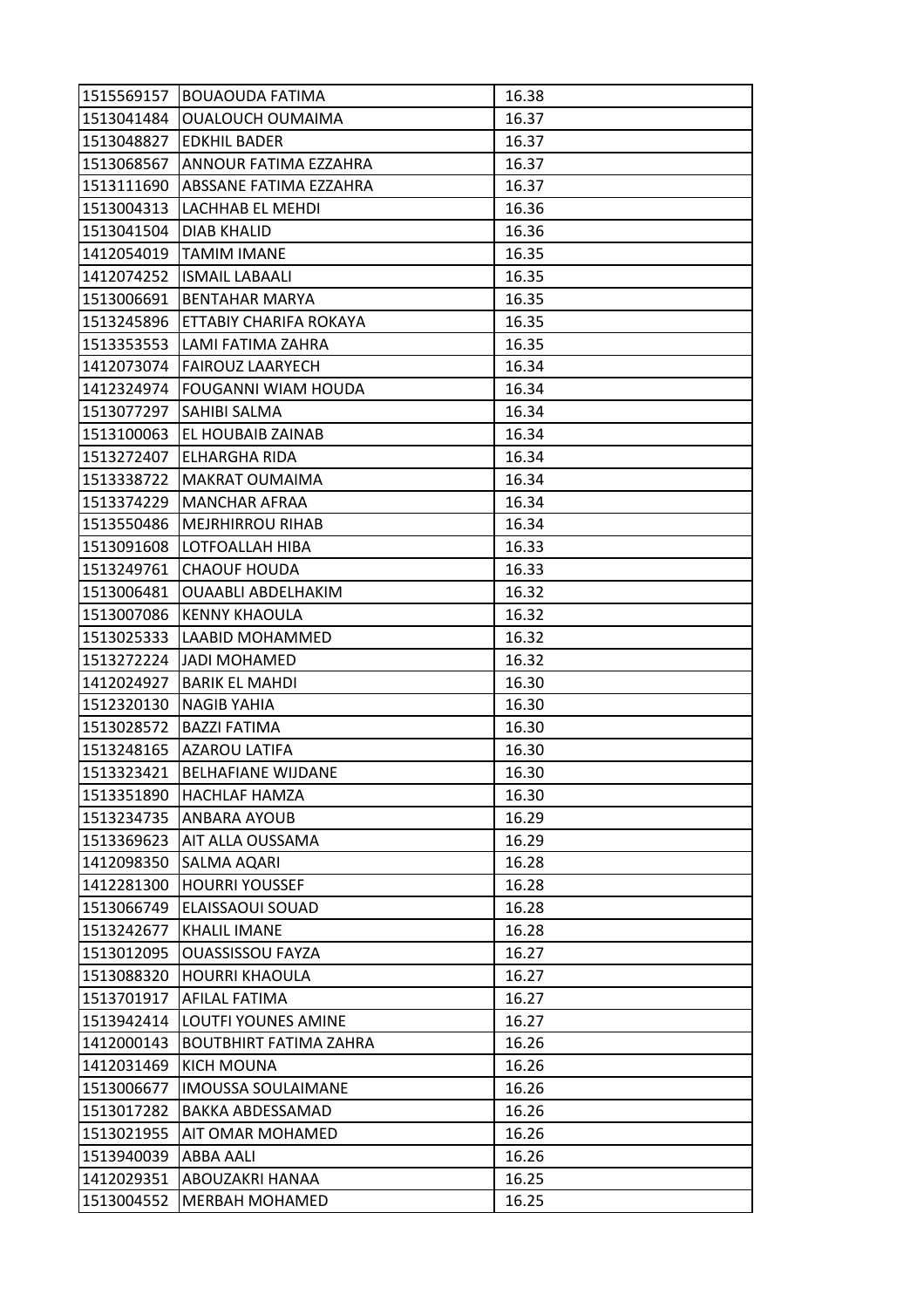| 1513099038 | <b>GUEMOURIA OTHMAN</b>    | 16.25 |
|------------|----------------------------|-------|
|            | 1513161486 NAIM MOHAMED    | 16.25 |
| 1513187063 | <b>ATTOU LAILA</b>         | 16.25 |
| 1513282453 | ELBOUKHARI HOUDA           | 16.25 |
| 1412387533 | <b>HICHAM SOUBHI</b>       | 16.24 |
| 1513005218 | <b>ABAROUCH MARIAM</b>     | 16.24 |
| 1513187101 | <b>BAHA OUMAIMA</b>        | 16.24 |
| 1513200154 | <b>BOUACHIK LAILA</b>      | 16.24 |
| 1412068724 | ESSAKHAOUI WASSIMA         | 16.23 |
| 1513023519 | <b>TAHNINT YOUNES</b>      | 16.23 |
| 1513026939 | EL AAYADI ZOHRA            | 16.23 |
| 1513239261 | RACHIDI MORAD              | 16.23 |
| 1513340787 | DAMOUH MEHDI               | 16.23 |
| 1513355887 | <b>MAROUANE YOUSSEF</b>    | 16.23 |
| 1412294619 | <b>TAZOUT RIHAB</b>        | 16.22 |
| 1513028445 | <b>MOUJIB LOUBNA</b>       | 16.22 |
| 1513104574 | CHERQAOUI KHAOULA          | 16.22 |
| 1513248162 | LEMBARKI R KIA             | 16.22 |
| 1513289253 | <b>MORSSLI IMANE</b>       | 16.22 |
| 1513029057 | <b>OURKHIS YOUNES</b>      | 16.21 |
| 1513034144 | <b>IDOUJAA ZINEB</b>       | 16.21 |
| 1513093252 | SABIK IHSAN                | 16.21 |
| 1513357960 | LOUHICHI MOUAD             | 16.21 |
| 1412248757 | <b>BOUDRIGA SALMA</b>      | 16.20 |
| 1513100031 | <b>MAHROUZ MANALE</b>      | 16.18 |
| 1513165240 | <b>BOUDHIR ABDELHAK</b>    | 16.18 |
| 1513100131 | ADDOU HAMZA                | 16.17 |
| 1513246273 | MOHAMMED EL KHARROUBA      | 16.17 |
| 1513289919 | <b>LAHRIFI HALIMA</b>      | 16.16 |
| 1513066402 | <b>ERRILA NOUR</b>         | 16.15 |
| 1412242926 | FATIMA-EZZAHRAA ESSABIKI   | 16.14 |
| 1513032080 | <b>BENDALAHCEN OUMAIMA</b> | 16.14 |
| 1513164257 | <b>IRRIGHEN HOUDA</b>      | 16.14 |
| 1412031707 | <b>BOUHAIMI ASMAA</b>      | 16.13 |
| 1513017702 | RIFI KARIMA                | 16.13 |
| 1513051350 | <b>MOUCHRIF HIND</b>       | 16.13 |
| 1513174166 | CHABOUBI ILHAM             | 16.13 |
| 1412001183 | <b>HARRES OUMAIMA</b>      | 16.12 |
| 1513056432 | <b>MORAD ZINEB</b>         | 16.12 |
| 1513072992 | <b>BENTATA FOUAD</b>       | 16.12 |
| 1513105641 | EZZAGHARI JIHAD            | 16.12 |
| 1513351786 | MAZIL HAMZA                | 16.11 |
| 1513935155 | MHARZI ABDERRAHIM          | 16.11 |
| 1512073337 | <b>KRIDANE IMANE</b>       | 16.10 |
| 1513099972 | <b>BELKYAL MALIK</b>       | 16.10 |
| 1513162657 | ROUZKI ZAKARYA             | 16.10 |
| 1513236847 | ZIDANI KARIMA              | 16.10 |
| 1513354929 | L KABCHE FATIMA ZAHRA      | 16.10 |
| 1412035411 | EL KHARRAS LAMYAE          | 16.09 |
| 1513338906 | <b>SEDRA YOUNES</b>        | 16.09 |